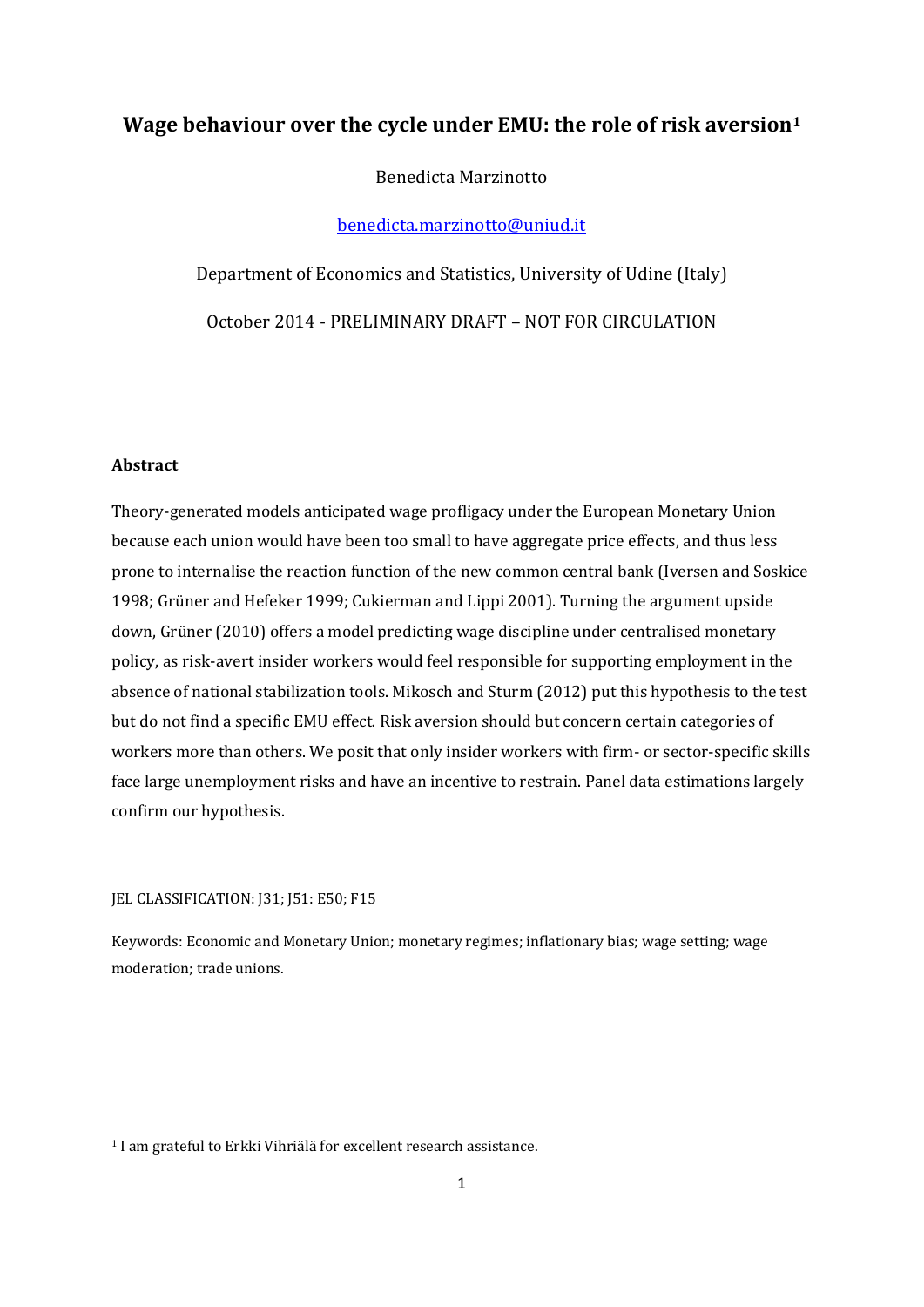Theory-generated models of trade union behaviour predicted aggressive wage growth under Economic and Monetary Union (EMU), as each national union was likely to be insensitive to the reaction function of the new common central bank because too small to affect euro-area-wide inflation (Grüner and Hefeker 1999; Cukierman and Lippi 2001). Nevertheless, under EMU, wage growth has been generally under control (see for example Posen and Popov Gould 2006), especially in the countries that were expected to lose the most from the centralization of monetary policy (i.e. Germany) (Soskice and Iversen 1998). In response to earlier theories, Grüner (2010) applied the same notion of the "distance" between national wage setters and monetary authorities to predict cautious wage behaviour from part of risk-averse wage setters that feel responsible for supporting employment in reaction to country-specific shocks. Mikosch and Sturm (2012) put Grüner's hypothesis to the test but do not find any significant impact of the monetary union on wage behaviour and subsequently on employment.

Grüner's (2010) theoretical results build on the premise that wage setters are riskaverse; risk aversion - whether infinite or finite - explains why they become disciplined under centralised monetary policy. It is not necessarily true that risk-aversion is common to all national wage setters or that they are all risk-averse in the same way; arguably, some of them face greater unemployment risks than others. This being the case, one should not expect generalised wage restraint under EMU - the hypothesis tested in Mikosch and Sturm (2012) - but restraint in the euro area countries and sectors where there is a relatively high proportion of risk-averse workers. This paper's objective is to test this proposition. We start by operationalizing what constitutes a riskaverse worker and then assess whether this labour-market feature had any impact on wage bargaining.

Risk aversion is related to the probability of remaining unemployed. The higher the unemployment risk, the greater a worker's risk aversion. We posit that the costs of remaining unemployed after a large negative shock are highest for insider workers endowed with firm- or sector-specific skills as opposed to workers with general skills (see Becker 1964). Existing research shows that workers with specific training find it difficult to relocate to a different firm or sector after displacement, going through longer unemployment duration than others (Kriechel and Pfann 2005; Lamo, Messina and

2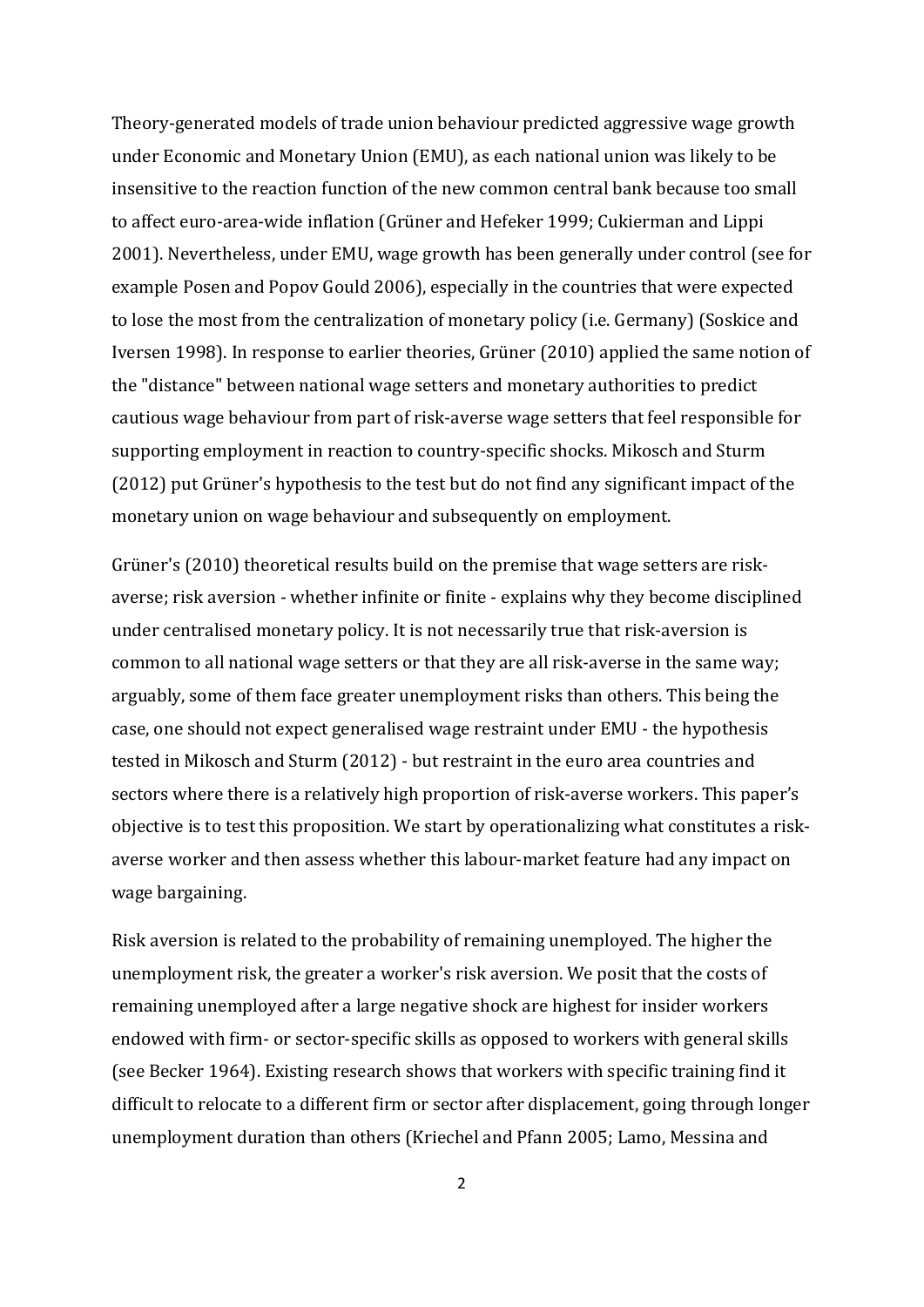Wasmer 2011). Insiders protected by relatively strict dismissal rules are expected to be particularly risk-averse because they would have a low probability of re-entering the labour market under the same contractual conditions as before the shock. We take employment protection legislation and skill specificity as intrinsically linked. We assume that stringent dismissal rules are an incentive for workers to invest in specific skills - as in Wasmer (2006) - and that extended tenure, a consequence of strict dismissal rules and low turnover, further reinforces a worker's firm-specific skills.

Having defined risk aversion as a function of skill specificity, we assess whether this labour-market feature impacted on wage bargaining under EMU creating an incentive for wage moderation in reaction to shocks that were sufficiently large to pose serious unemployment risks. The empirical strategy is as follows. We first use a difference-indifferences approach to determine whether manufacturing wage growth is slower in euro area countries than in others starting from comparable employment-protection and arguably skill regimes. Secondly, we specifically test our hypothesis on a sample of 11 euro area countries and 15 sectors using a proxy of skill specificity that varies across country, sector, and time. The results largely confirm our hypothesis.

In contrast with the standard labour market literature (e.g. efficiency wage, insideroutsider and contract theories) for which it is the least protected and the low-skilled that are mostly concerned by downward wage adjustments, we find wage moderation from part of insiders with average rather than low-skills. The implications are potentially important. First, the evidence suggests that the centralization of monetary policy has enhanced wage flexibility in the countries that were competitive to start with (i.e. countries enjoying a specifically trained and hence productive labour force), with favourable consequences for their external balance. Second, conservative wage-setting implied that real interest rates have been lower in these countries than in the rest of the monetary union, further contributing to improving their external position.

The rest of the paper is structured as follows. Section 1 describes the underlying theoretical model. Section 2 shows results from a difference-in-differences set-up. Section 3 provides some suggestive evidence. Section 4 offers an extended empirical analysis at country- and sector-level focusing specifically on euro area countries. Section 5 concludes.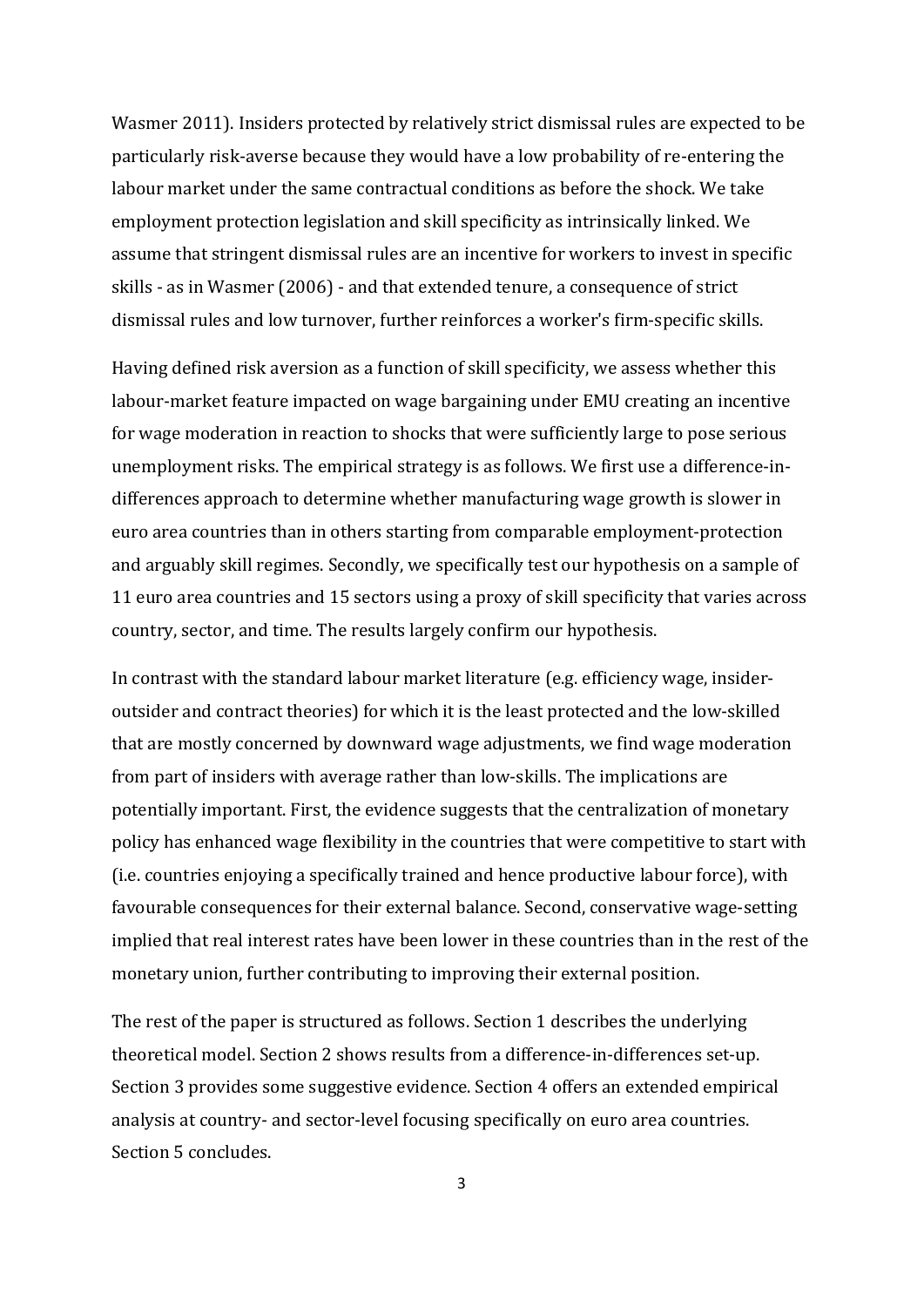### **1. Trade union behaviour and monetary regimes**

There is an extensive literature that has looked at the interaction between bargaining structures and monetary regimes. Some of this literature builds on the Barro-Gordon model (1983) for which unions set nominal wages in anticipation of the centrak bank's reaction function, with the latter choosing the rate of inflation and in turn the real wage and , via the standard labour demand function, employment. Some other literature relies on models of monopolistic competition such as Blanchard and Kiyotaki (1987), where unions set wages in anticipation of the central bank reaction's to price-setting by firms. This second strand of literature does not only model the supply side but also the demand side by suggesting that price-setting would also impact on the real money balance, with nominal money supply fully exogenous. Here, the underlying theoretical model is taken from Grüner (2010), which explicitly models only the supply side but the central argument would hold also when accounting for the policy channel on the demand side.

Unions act first by fixing the nominal wage. Their utility (U) is linear in the real wage and quadratic in unemployment, where the latter is a measure of income risk:

$$
U = w - \pi - u^2 \tag{1}
$$

The level of unemployment is a function of the real wage that will emerge once the central bank (CB) has chosen the inflation rate  $\pi$  and as a function of an economy-wide shock <sup>*s*</sup> that occurs after wage setting and before the choice of  $\pi$ . The shock has mean zero and supports  $\begin{bmatrix} -s, s \end{bmatrix}$  with  $s, s' > 0$ .

$$
u = w - \pi - s \tag{2}
$$

Given (2) total employment in the economy and employment of the constituents of each  $n<sup>n</sup>$  sectoral trade union are denoted respectively by:

$$
l = 1 + a(\pi - w + s) \tag{3}
$$

$$
l_i = \frac{1}{n}(1 + a(\pi - w + s))
$$
\n(4)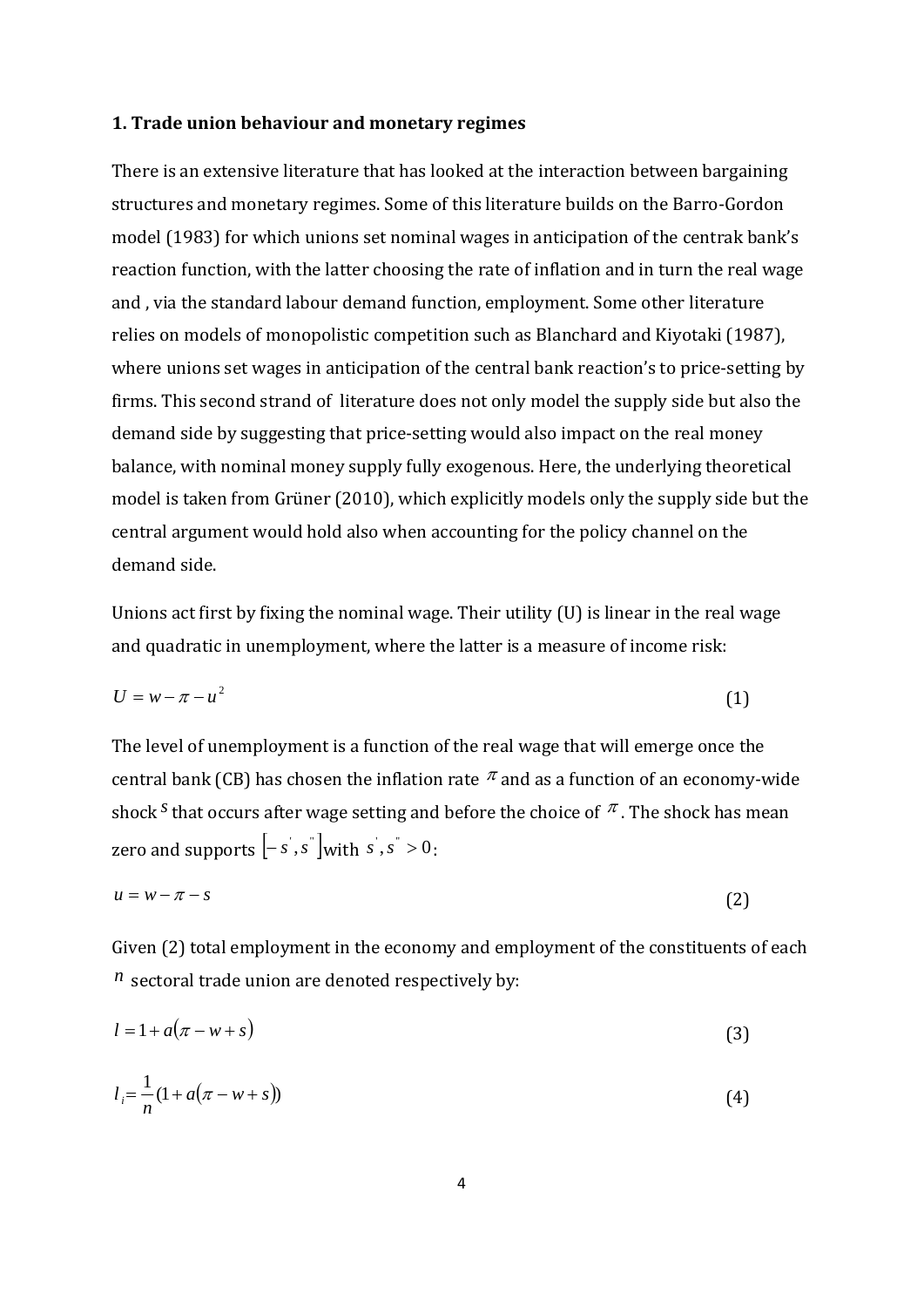Where *a* measures the extent to which the central bank is prepared to minimise unemployment.

The central bank aims to minimise both inflation and unemployment with reaction function:

$$
\pi = b(w - s) \tag{5}
$$

for which the central bank inflates away a fraction  $\dot{b}$  of the nominal wage increase. If the central bank is more conservative, *b* is smaller.

Each union is infinitely risk adverse and will fix a nominal wage in such a way that employment of all its members  $l_i^*$  is guaranteed even for the maximum adverse shock *s* = −*s*<sup>'</sup>. The reaction function of each union can be derived by fixing:

$$
l_i = l_i^*
$$

where 
$$
l_i = \frac{1}{n} (1 + a(\pi - w - s))
$$
 and  $\pi = b(w + s')$ 

and solving for the symmetric equilibrium wage yields:

$$
w = -s' + \frac{1}{a(1-b)}u^*
$$
 (6)

According to (6) equilibrium wages are lower if the maximum adverse shock is larger and if more (risk-avert) insiders are employed initially.

One important clarification with respect to the original model developed in Grüner (2010) concerns the role of the wage bargaining process. We have assumed uncompetitive (unionised) labour markets with *n* unions. Differently from analyses that stress the capacity of monopolistic unions to internalise externalities from their own behaviour (see for example Olson 1982; Calmfors and Driffill 1988), the present model is not affected by the degree of centralization in wage bargaining. As a matter of fact, by assuming  $n = 1$  and rewriting equation (6) as: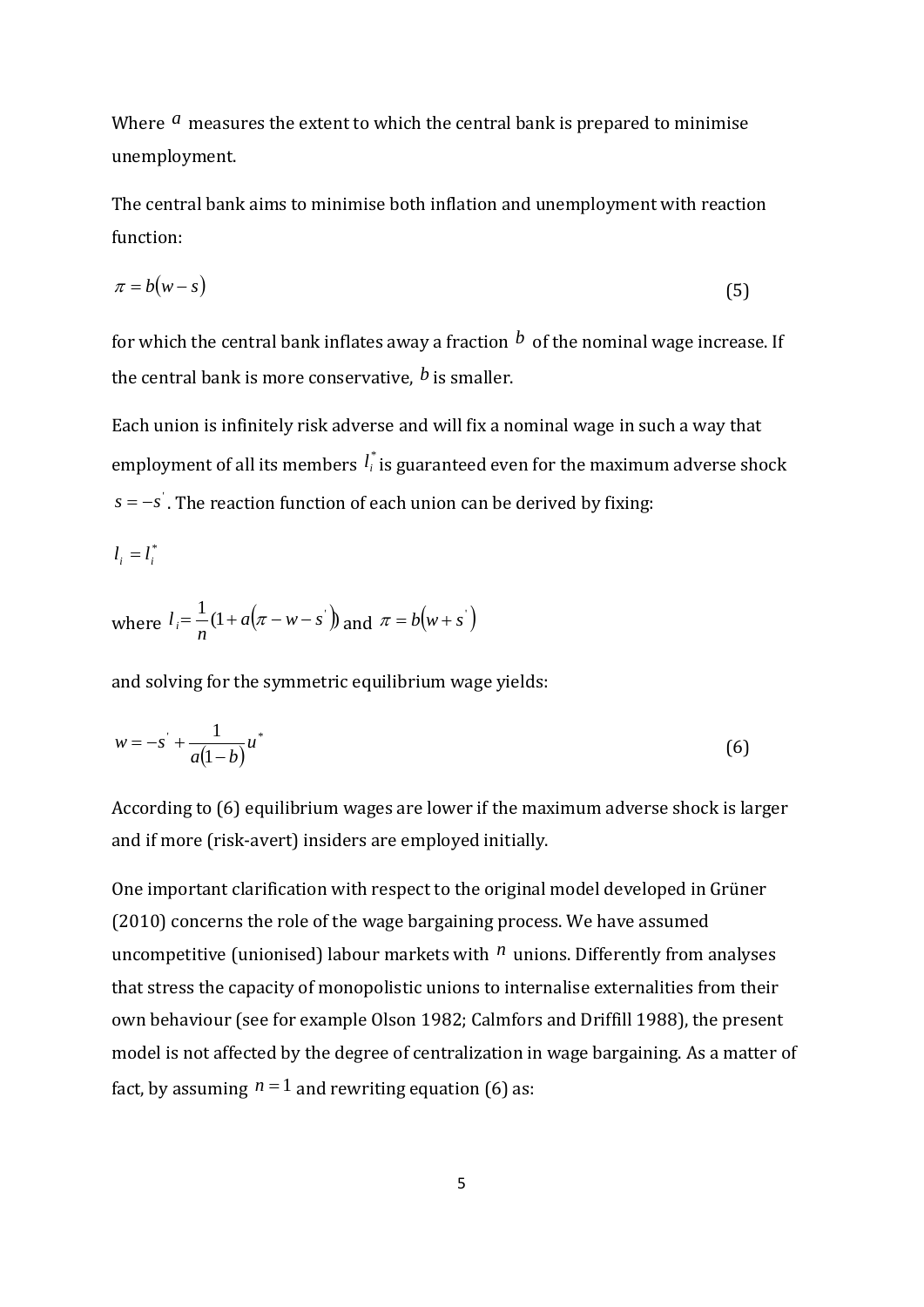$$
w = -s' + \frac{1}{a(1-b)}1 - n l^* \tag{7}
$$

we obtain that, even in the extreme case of a monopoly union, the negotiation's rationale is the same, so that the equilibrium wage is lower if the maximum adverse shock is larger and the higher the number of (risk-avert) insiders.

### **2. A difference-in-differences approach**

The task of this paper is to demonstrate that the inception of EMU had altered the opportunity set confronting unions, leading to greater wage moderation in countries with a relatively high share of risk-averse workers. We apply a difference-in-differences set-up to study wage growth in the manufacturing sector. The test is performed on a sample of 11 advanced OECD economies over 1980-2007, where the treated group consists of euro area countries and the two time periods are 1980-1994 and 1995-2007.

The countries in the sample have been chosen for having all an indicator of employment protection legislation for collective dismissal - as defined by the OECD - that is more stringent than the OECD average. Having the same institutional set-up, they are expected to face similar frictions when it comes to labour-market adjustment. We firstly estimate a long-run long-run wage equation in a panel cointegration framework, which is understood as an equilibrium relationship across countries with a similar institutional set-up and, arguably, a similar speed in the return to equilibrium. We then estimate an error correction equation against a difference-in-differences set-up to test whether EMU exercised a specific impact on wage behaviour, after having accounted for a common speed of wage adjustment back to equilibrium.

The long-run wage equation is specified as:

$$
ln w_{it} = \alpha_i + \beta_1 ln \alpha_{it} + \beta_2 u_{it} + \beta_3 ln c \pi_{it} + \varepsilon_{it}
$$
\n(11)

where *i* and *t* index country and time respectively, *w* denotes the level of nominal compensation per employee in the manufacturing sector; *wp* is the level of nominal compensation per general government employee; *pr* is real value added per person employed in the manufacturing sector; *u* is the unemployment rate; *cpi* is the consumer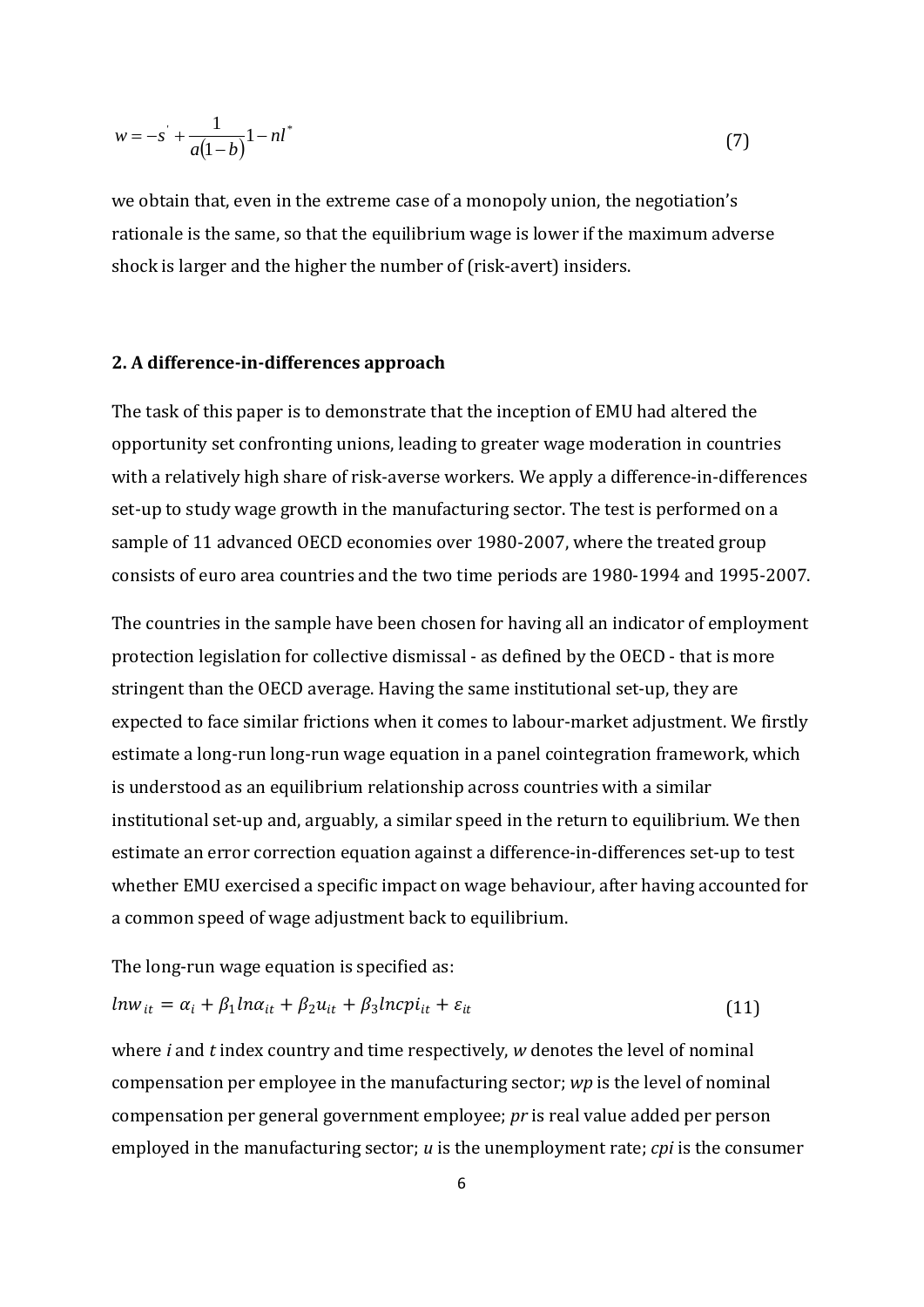price index, and  $\varepsilon$  is the error term. (2) All variables are in logs except for the unemployment rate. Compensations in the manufacturing sector are expected to be positively related to prices and labour productivity and negatively related to unemployment.

Given equation (11), the short-run (error-correction) wage equation is specified as follows:

 $\Delta l n w_{it} = \delta_i + c * P_t * G_i + \theta_1 \Delta l n a_{it} + \theta_2 \Delta u_{it} + \theta_3 \Delta l n c p i_{it} + \gamma \hat{e}_{it-1} + \varepsilon_{it}$  (12) where  $\hat{e}$  is the lagged error correction term and  $c^*P_t^*G_i$  consists of the difference-indifferences estimator.

Table 1 shows the results. All variables in the long-run equation exhibit the expected sign and they are all significant at conventional levels except for the unemployment rate. The error correction term is also significant suggesting that deviations of manufacturing wages from their long-term determinants are corrected over time. The inception of EMU made a difference in fact wage growth has been generally more moderate in these countries than in the others, having controlling for inflation, changes in productivity and in cyclical conditions.

Whilst pointing towards the expected results, the exercise remains limited for a number of reasons. First, the group of countries with relatively stringent dismissal rules that did not join the euro area is small. Second, high versus low employment protection legislation is only an approximation of skill specificity. Third, the relation between nominal wage growth, actual inflation and actual productivity increases is a poor proxy of the bargained wage if, for example, wage setters recognise productivity increases only with a lag. We try to address these issues in the section that follows focusing specifically on wage bargaining under EMU.

1

<sup>(2)</sup> Nominal compensations per employee in the manufacturing sector are calculated as the ratio of total compensations to manufacturing employment; productivity is gross value added at 2005 prices per person employed; the consumer price index is the national consumer price index for all times (2005=100). The data source is the DG ECFIN AMECO Database.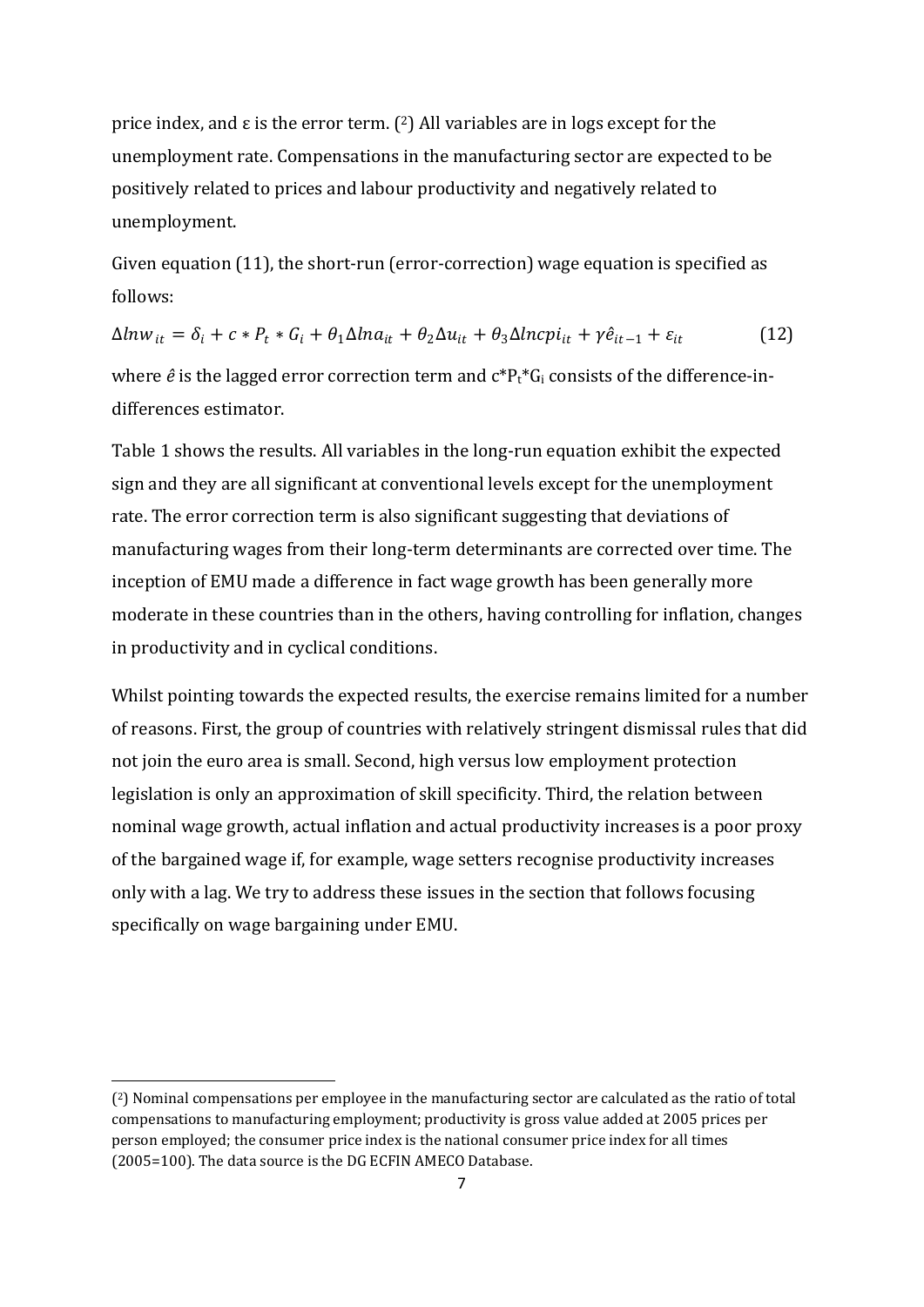#### **3. Country- and sector-level proxy of risk aversion and suggestive evidence**

We provide here for a more detailed operationalization of what constitutes a riskaverse wage-setter than in the previous section. A risk-avert worker is defined as an insider worker endowed with firm- or sector-specific skills, for whom the probability of inter-sector reallocation, would she remain unemployed, is low or lower than average (Kriechel and Pfann 2005; Lamo, Messina and Wasmer 2011). Risk aversion is thus a function of skill specificity, where the latter is said to depend both on the individual level of education and on tenure. Workers with either primary or tertiary education would tend to have general skills - whether low or high - and be generally more mobile than workers with secondary education. This seems a realistic assumption considering that a large part of vocational training in Europe, which typically provides specific skills (see for example Estevez-Abe et al 2001), is concentrated at the level of secondary education (OECD 2013). Tenure should matter too. With time, workers accumulate firm-specific skills that make them more productive than workers with shorter tenure. Tenure is also useful to capture the extent to which a worker is an insider, whether tenure results from country-level employment protection legislation (EPL) or reflects the fact that specific skills raise the opportunity costs of hiring and training new workers, as in the turnover model of Stiglitz (1974).

Skill specificity is thus captured the share of workers with secondary education that have been in the same job for more than 2 years. We have been able to construct this variable for 11 euro area countries and 15 sectors from 1995 to 2007 based on Eurostat data. Graph 1 shows our skill-specificity variable by country for the total economy and for the manufacturing sector. There is greater variation across countries than there is across sectors, which suggests that the country-level institutional environment and the incentives it creates for human capital investment is likely to play an important role. Also, skill specificity is quite stable over time, which shall reflect the fact that it is mostly determined by past education and would only change at the rate of demographic turnover. Skill specificity is highest in Austria and Germany and lowest in Portugal and Spain. Up to the crisis, these have also been the countries with the largest current account surplus and current account deficit, respectively. Graph 2 shows skill specificity

8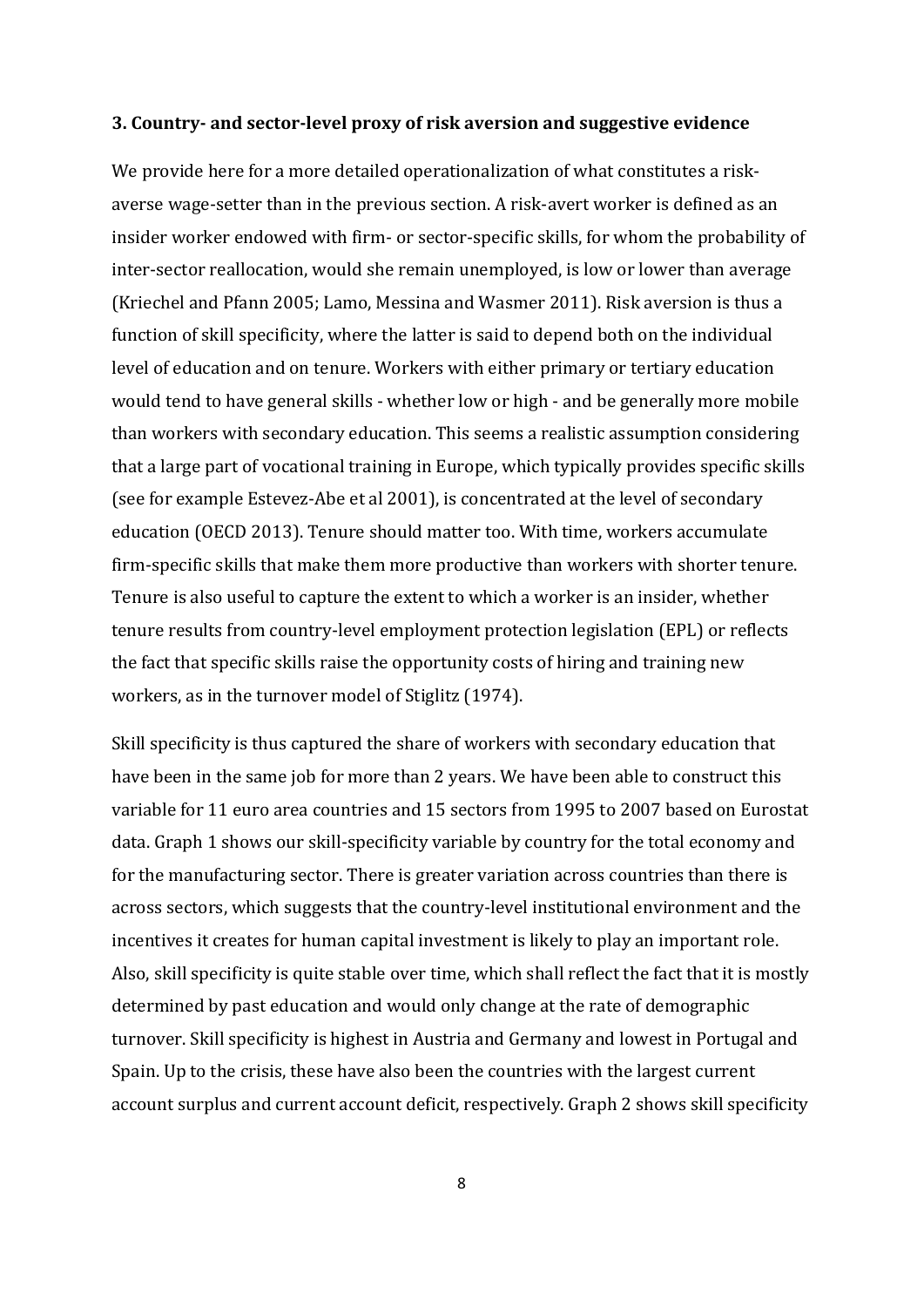by sector. The sectors where there is the largest share of risk-averse insiders are financial intermediation,

Compensations per employee (or per hour) are only poor proxies of the bargained wage not least because of the strong evidence of a wage drift in Europe (i.e. the difference between the negotiated and effectively paid wages). The European Central Bank (ECB) provides an indicator for *negotiated wages* at the euro area level on a quarterly basis, but data for individual countries are not made available. Recently, a dataset on collectively agreed pay was put together under the name "Collectively Agreed Wages in Europe" (CAWIE). The coverage is limited to the period 1995-2011 and to a small set of euro area countries (i.e. Austria, Belgium, Finland, France, Germany, Italy, Netherlands, Spain, and Portugal), whilst issues of cross-country comparability are not completely solved. Still, these data can be used at this stage for illustrative purposes.

Graph 3 is a scatterplot correlating collectively agreed pay rises in the manufacturing sector with our measure of relative risk aversion over 1995-2007. A weak but nonnegligible negative relationship is found indicating that the greater risk aversion (or skill specificity), the more moderate the collectively agreed pay rise.

## **4. Empirical results**

Existing data on collectively bargained wages in Europe are limited in either time or country coverage and unsuitable for use in extended empirical analysis. We defined the bargained wage as follows:

## $w - Ep = r + E\alpha - \beta u$

where the expected log real wage depends on expected log productivity, the unemployment rate, given a reservation wage r, which is typically approximated by the real wage in the previous year insofar as it represents the strength of unions (Blanchard and Katz 1999). Whilst  $(w - p = \alpha)$  is the warranted wage or the wage that would prevail if either good markets were perfectly competitive or mark-ups constant from one period to the other, the bargained wage accounts for the role of institutions (i.e. the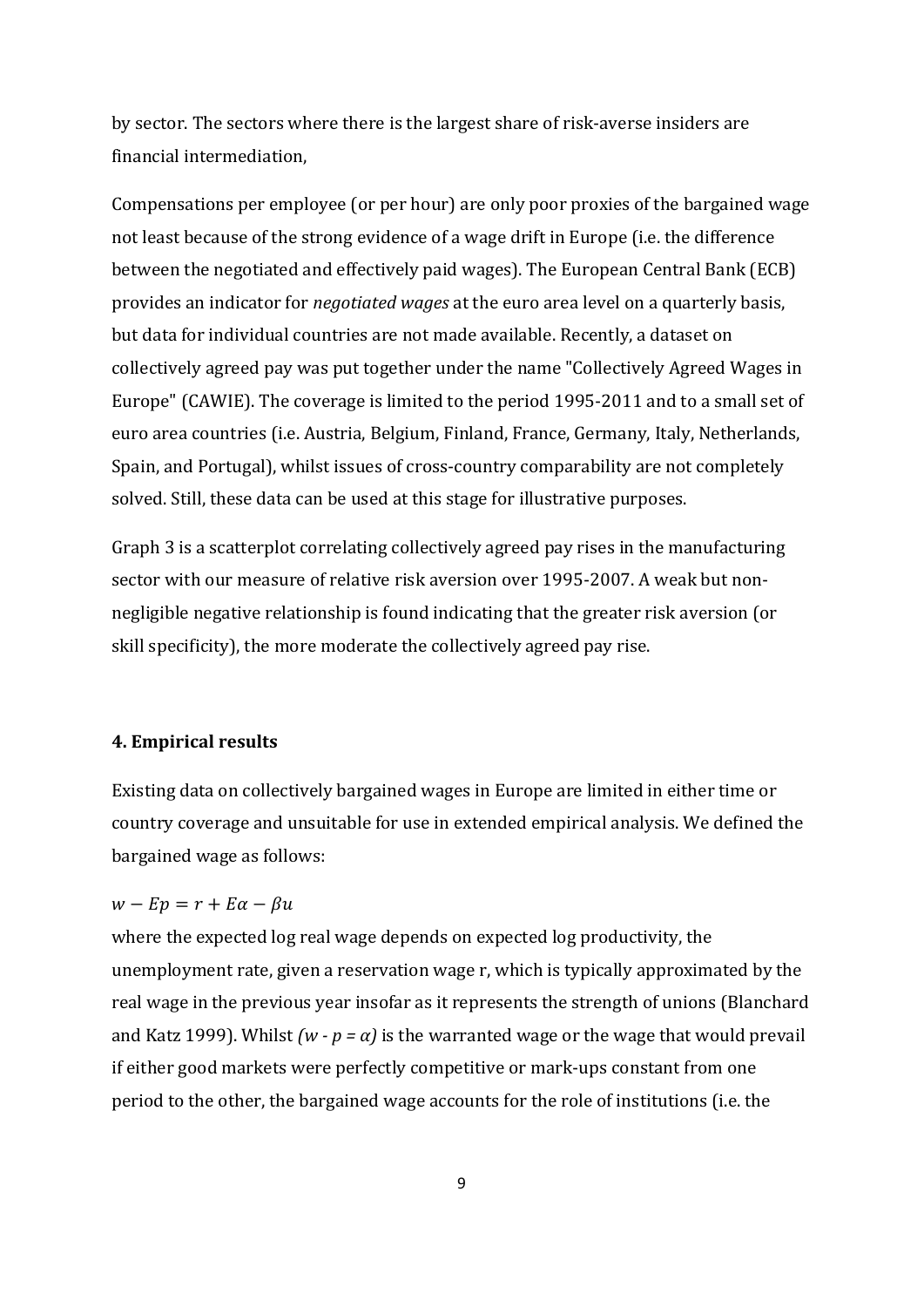reservation wage), possible real rigidities (i.e. adaptive expectations about productivity increases) and labour-market tightness.

Graph 4 displays the distribution in each country of the increase in the real bargained wage, which is given by the change in the log hourly real wage minus the change in log productivity in the previous year to account for adaptive expectations about productivity. The time period considered is 1995-2007. The curve is sharply peaked towards the centre – indicating approximation to the warranted wage – mostly in Austria, Germany, and Netherlands. Graph 5 shows the same variable but looks at the distribution within each sector. The curve is sharply peaked towards the centre in the manufacturing sector, arguably the most exposed to competitive pressures.

The hypothesis we want to test here is that wage moderation rises under EMU in the share of risk avert workers, where the latter have been identified as being workers with vocational training education that have been in the same job for other 2 years. More precisely, we posit that risk avert wage setters adjust wages downwards in response to shocks that are large enough to pose significant unemployment risks. The detailed cross-country sample includes 11 euro area countries (Austria, Belgium, Finland, France, Germany, Greece, Ireland, Italy, Netherlands, Spain, and Portugal plus Greece) and 15 sectors.3 Time coverage is limited to 1995-2007. Whilst unable to capture specifically the EMU effect, this nonetheless offers a good starting point for getting an impressionistic view on the possible impact of risk aversion on wage setting behaviour. The baseline specification is as follows:

$$
\Delta ln wbr_{ist} = \beta_0 + \beta_1 l n wbr_{ist-1} + \beta_2 r a_{ist} + \beta_3 r a_{ist} * S_{it} + D_{is} + D_t + \varepsilon_{ist}
$$
\n(10)

where *wbr* is the difference between the log real hourly wage in year t and log labour productivity in t-1; we also include the lagged dependent variable in level form, which

**.** 

<sup>3</sup> The sectors included are: Agriculture, Hunting, Forestry and Fishing; Mining and Quarrying; Construction; Manufacturing; Education; Electricity, Gas and Water Supply; Extra-Territorial Organizations and Bodies; Financial Intermediation; Health and Social Work; Hotels and Restaurants; Other Community, Social and Personal Services; Private Households with Employed Persons; Public Administration, Defence and Compulsory Social Security; Real Estate, Renting and Business Activities; Total Industries; Total Manufacturing; Transport, Storage and Communication; Wholesale and Retail.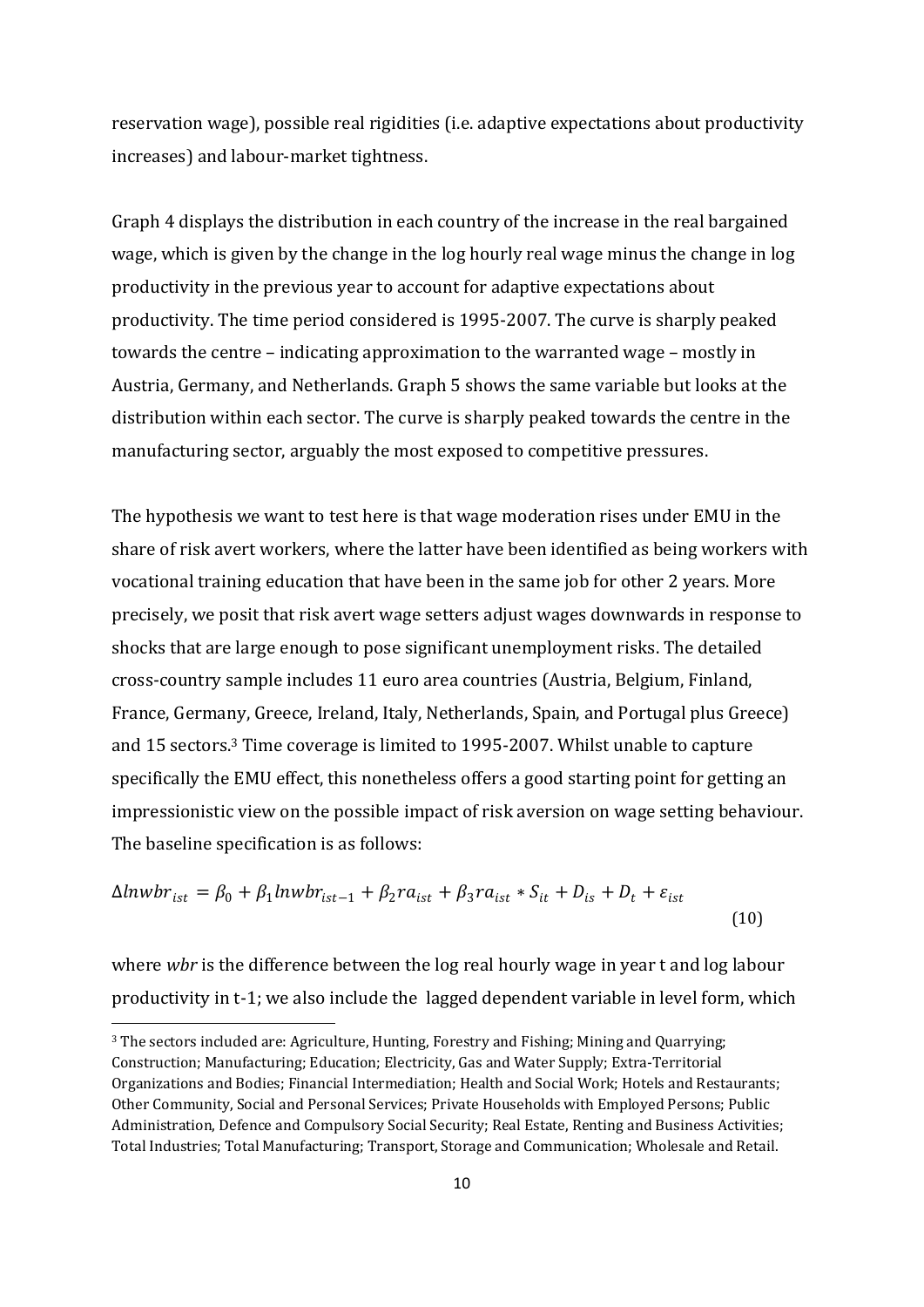we use as a proxy of the reservation wages as in Blanchard and Katz (1999); *ra* captures risk aversion (or skill specificity); *S* is a dummy variable for large negative countryspecific shock that takes value 1 if the negative output gap is bigger than the 25 % (left tail) threshold; *ra\*S* aims to capture the effect of risk aversion (or skill specificity) when a country faces an especially negative shock;  $D_{is}$  and  $D_t$  are country-by-time and time fixed effects, respectively.

Table 1 shows the results. We provide results taken from a pooled OLS estimation including country, industry and time effects (Model 1), from fixed (Models 2 and 4) and random effects (Model 3). We perform a Hausman test and find that the fixed-effects model has superior explanatory power over random-effects; we also run a joint test to see if the dummies for all years are equal to 0; we find that they are not and thus include time effects (Model 4). The results indicate that there is a correction mechanism in place with the real bargained wage growing less, the higher the wage level in the previous year; the bargained wage also decreases the higher unemployment in the previous year. There is some evidence of wage moderation in the countries and sectors where there is a high share of risk avert workers – i.e. for higher values of the skillspecificity parameter; this is especially true when we include separate industry dummies, which would indicate that our results are not driven by the fact that workers with secondary education and long tenure tend to be concentrated more in some sectors than in others. Confirming our hypothesis, the interaction between relative risk aversion and the presence of a large negative shock is rightly signed and significant in the preferred specification (Model 4).4

## **5. Conclusions**

1

In the late 1990s, game-theoretic models of the interaction between wage setters and monetary authorities predicted that centralization of monetary policy under EMU would be associated with excessive wage growth because each trade union, even if monopolistic at home, would have been too small to internalise the reaction function of the new central bank. In reaction to lack of evidence of wage profligacy Grüner (2010)

<sup>4</sup> The same results largely hold when using the nominal bargained wage.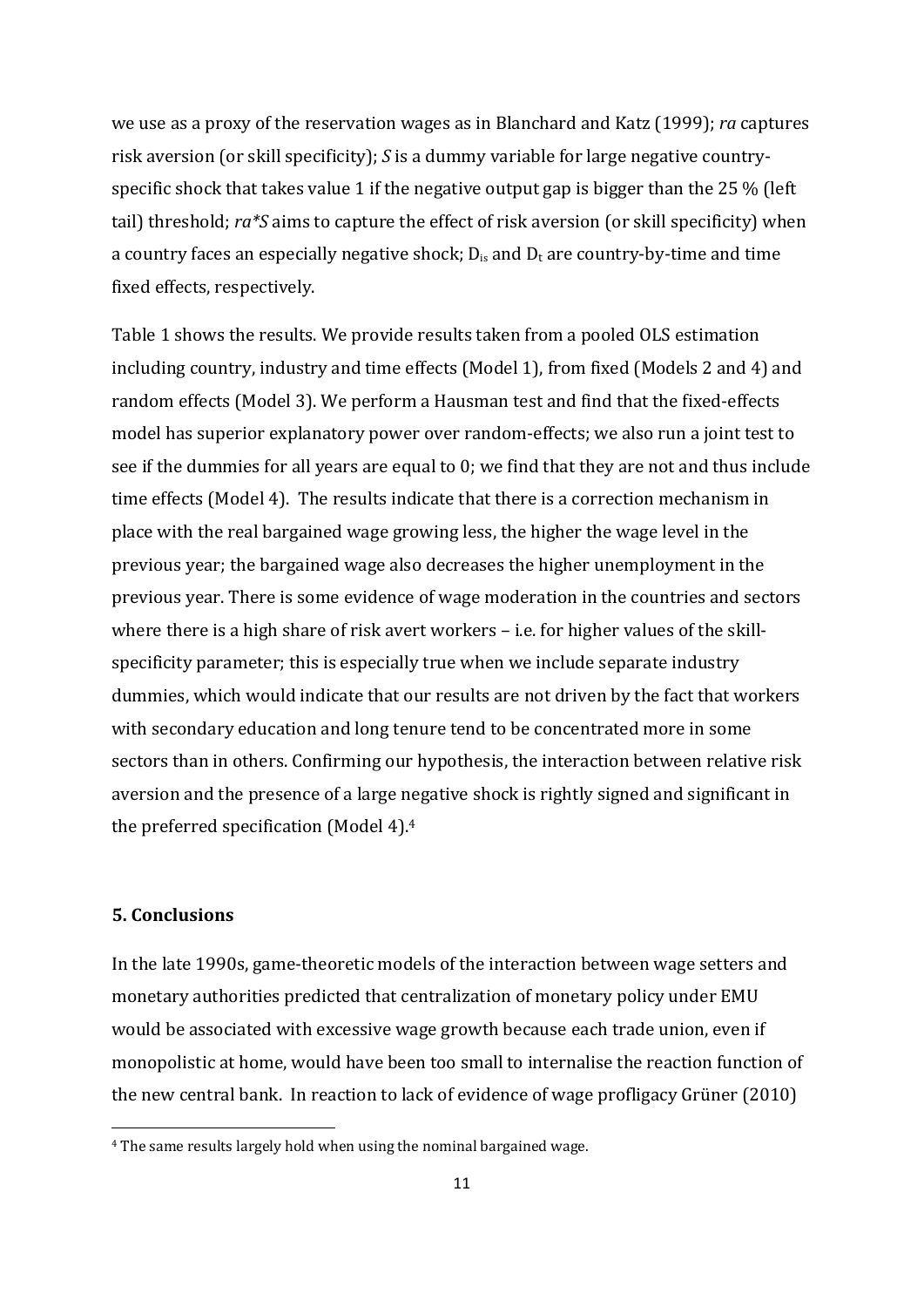advanced the argument that risk-avert insider workers that aim to minimise employment risks would reduce wage demands specifically because they believe that the new central bank is unlikely to react to regional shocks.

The reality in the euro area until the crisis has been of rather divergent wage developments from one country to the other. At the same time, it is reasonable to assume that not all workers are risk-averse or risk averse in the same way. We have assumed that risk aversion rises in skill specificity which is in turn a function of the content of education (i.e. worker's investment in vocational training) and the length of tenure. We have tested this hypothesis empirically and found indeed that EMU seems to have exercised a disciplining effect especially on the countries and sectors where there is a relative high share of workers endowed with specific skills. Wage moderation is especially evident in response to large negatives shocks.

The theoretical implications are important. Whilst skill specificity has been typically identified as one of the barriers to labour market adjustment in the presence of sectoral reallocation shocks, we find some evidence in favour of the hypothesis that the centralization of monetary policy may have indeed softened this form of rigidity supporting wage adjustment.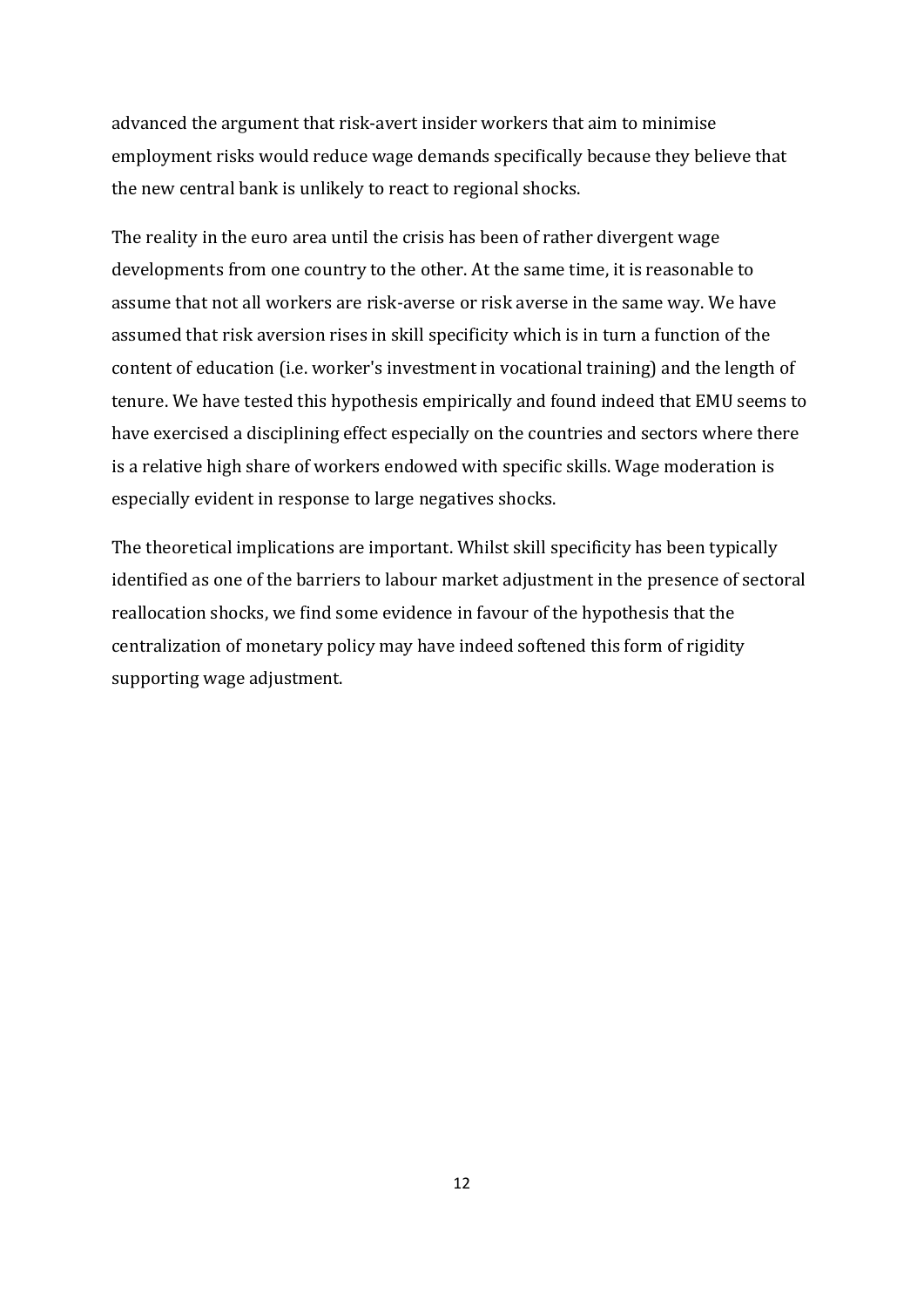### **REFERENCES**

Blanchard O. and Katz L.F. (1999), "Wage dynamics: reconciling theory and evidence", in: *American Economic Review Papers and Proceedings*, Vol. 89 (2), pp. 69-74.

Coricelli F, Cukierman A., Dalmazzo A. (2004), "Economic Performance and Stabilization Policy in a Monetary Union with Imperfect Labour and Goods Markets", in: Sinn H.W. et al, *European Monetary Integration,* MIT Press.

Cukierman A. and Lippi F. (2001), "Labour markets and monetary union: a strategic analysis", in: *The Economic Journal*, Vol. 111 (473), pp. 541-565.

Grüner H.P. (2010), "Why EMU is not a failure", in: *European Journal of Political Economy*, Vol. 26, pp. 1-11.

Grüner H.P. and Hefeker C. (1999), "How will EMU affect inflation and employment in Europe?", in: *The Scandinavian Journal of Economics*, Vol. 101, pp. 33-47.

Holden S. (2003), "Monetary regimes and the coordination of wage-setting", in: *European Economic Review*, Vol., pp.

Iversen T. and Soskice D. (1998), "Multiple wage bargaining systems in single European currency area"", in: *Oxford Review of Economic Policy*, vol. 14 (3).

Lamo A., Messina J. and Wasmer E. (2010), "Are specific skills an obstacle to labour market adjustment?", in: *Labour Economics,* Vol.18, pp. 240-256.

Mikosh H. and Sturm J.E. (2012), "Has the EMU reduced wage growth and unemployment? Testing a model of trade union behaviour", in: *European Journal of Political Economy*, Vol. 28, pp. 27-37.

Olson M. (1982), *The Rise and Decline of Nations: Economic Growth, Stagflation and Social Rigidities,* Yale University Press.

Posen A. and Popov Gould D. (2006), "Has EMU had any impact on the degree of wage restraint?", CESifo Working Paper 1783.

Soskice D. (1990), "Wage determination: the changing role of institutions in advanced industrialized countries", in: *Oxford Review of Economic Policy*, vol. 6 (4), pp. 36-61.

Wasmer E. (1996), "General versus specific skills in labour markets with search frictions and firing costs", in: *American Economic Review*, Vol. 96 (3), pp. 811-831.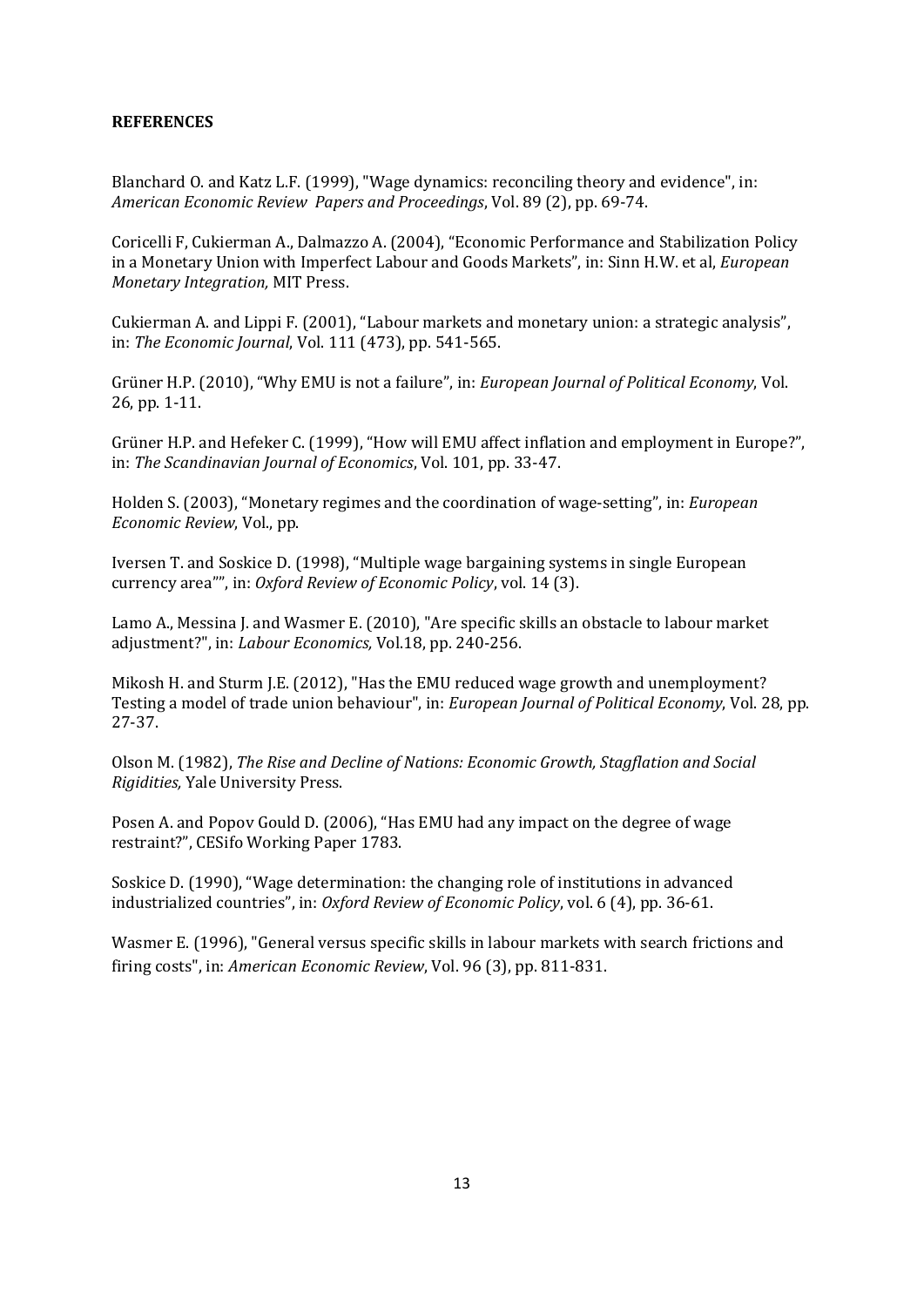

**Graph 1: Relative skill specificity, EA countries 1995-2007** 

**Source:** Own calculations based on Eurostat.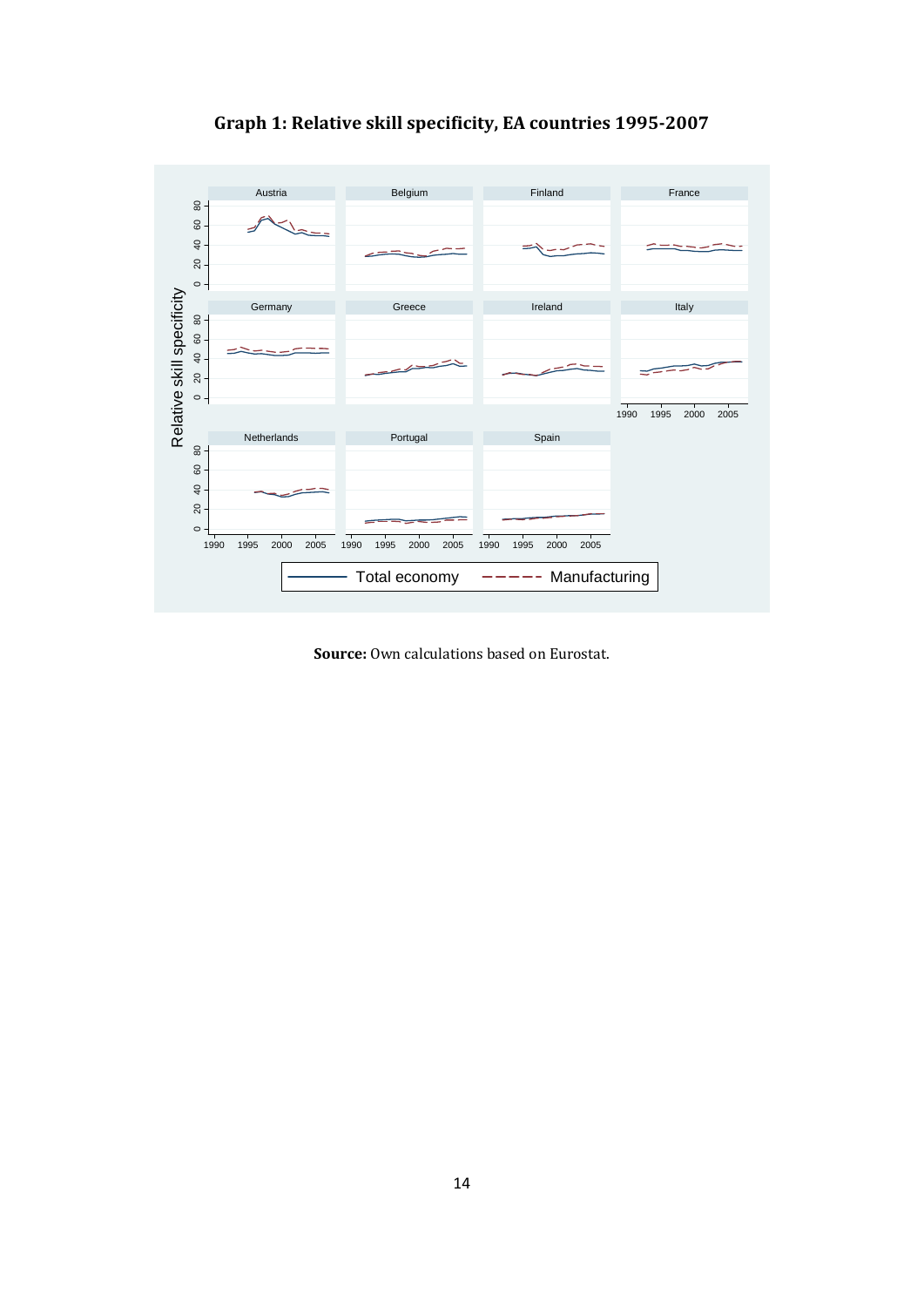**Graph 2: Relative skill specificity and collectively agreed pay, manufacturing sector, EA 1995-2007** 



**Source:** TURI Database on Collectively Agreed Wages in Europe (CAWIE), 2012.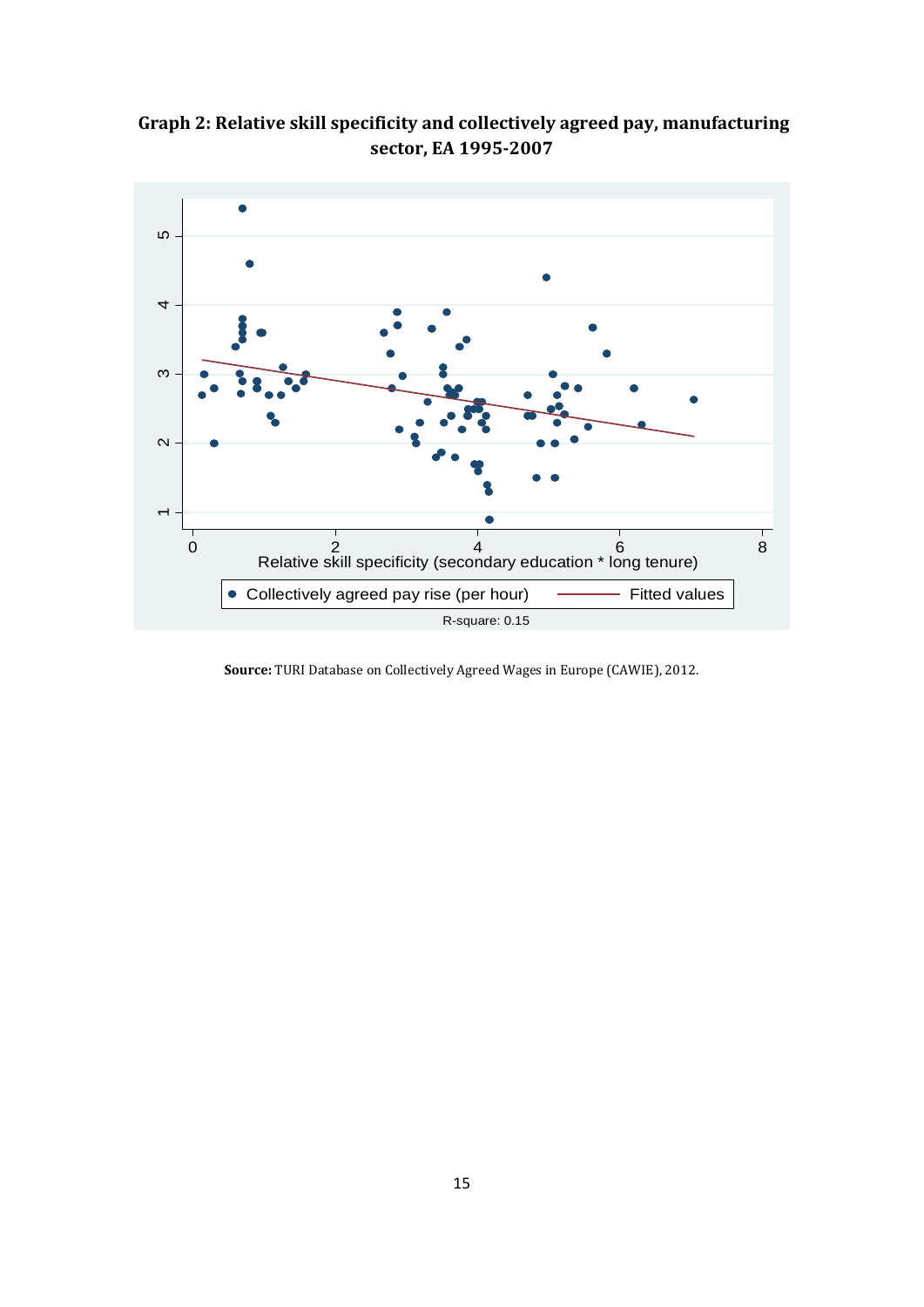

**Graph 4: Distribution of real bargained wage increase by country, 1995-2007** 

**Note:** The variable is constructed as the growth rate of the log hourly real wage in t minus the growth rate of log productivity in t-1. **Source:** Own elaboration based on EU KLEMS data, including 15 sectors in each country.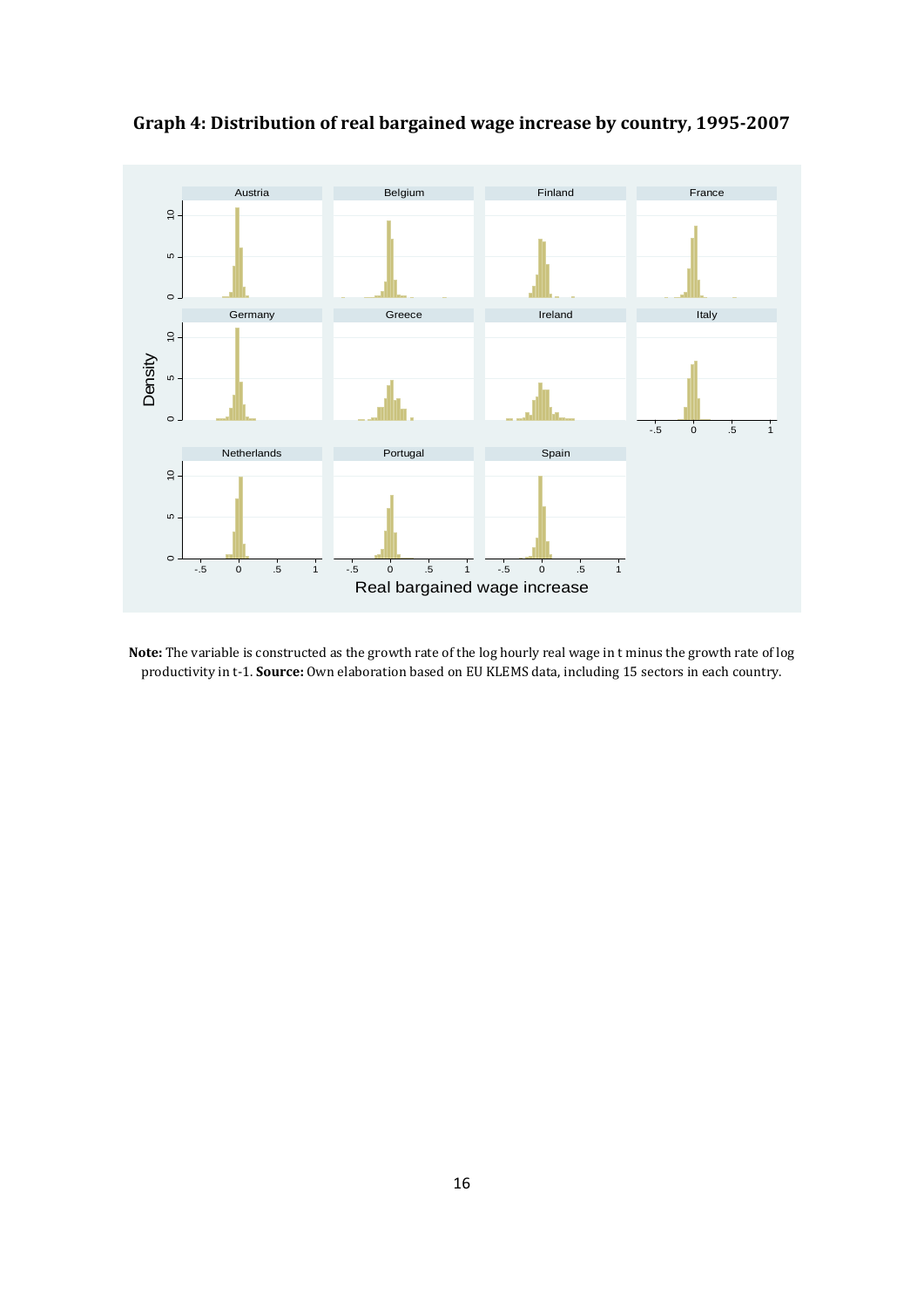

**Graph 5: Distribution of real bargained wage increase by sector, 1995-2007**

**Note:** The variable is constructed as the growth rate of the log hourly real wage in t minus the growth rate of log productivity in t-1. **Source:** Own elaboration based on EU KLEMS data, including 11 EA countries per sector data. A&B = Agriculture, Hunting, Forestry and Fishing; C = Mining and Quarrying; F = Construction; D = Manufacturing; E = Electricity, Gas and Water Supply; Extra-Territorial Organizations and Bodies; J = Financial Intermediation; Health and Social Work; H = Hotels and Restaurants; Other Community, Social and Personal Services; P = Private Households with Employed Persons; L = Public Administration, Defence and Compulsory Social Security; K = Real Estate, Renting and Business Activities; Total Industries; Total Manufacturing;  $I = T$ ransport, Storage and Communication;  $G = T$ Wholesale and Retail.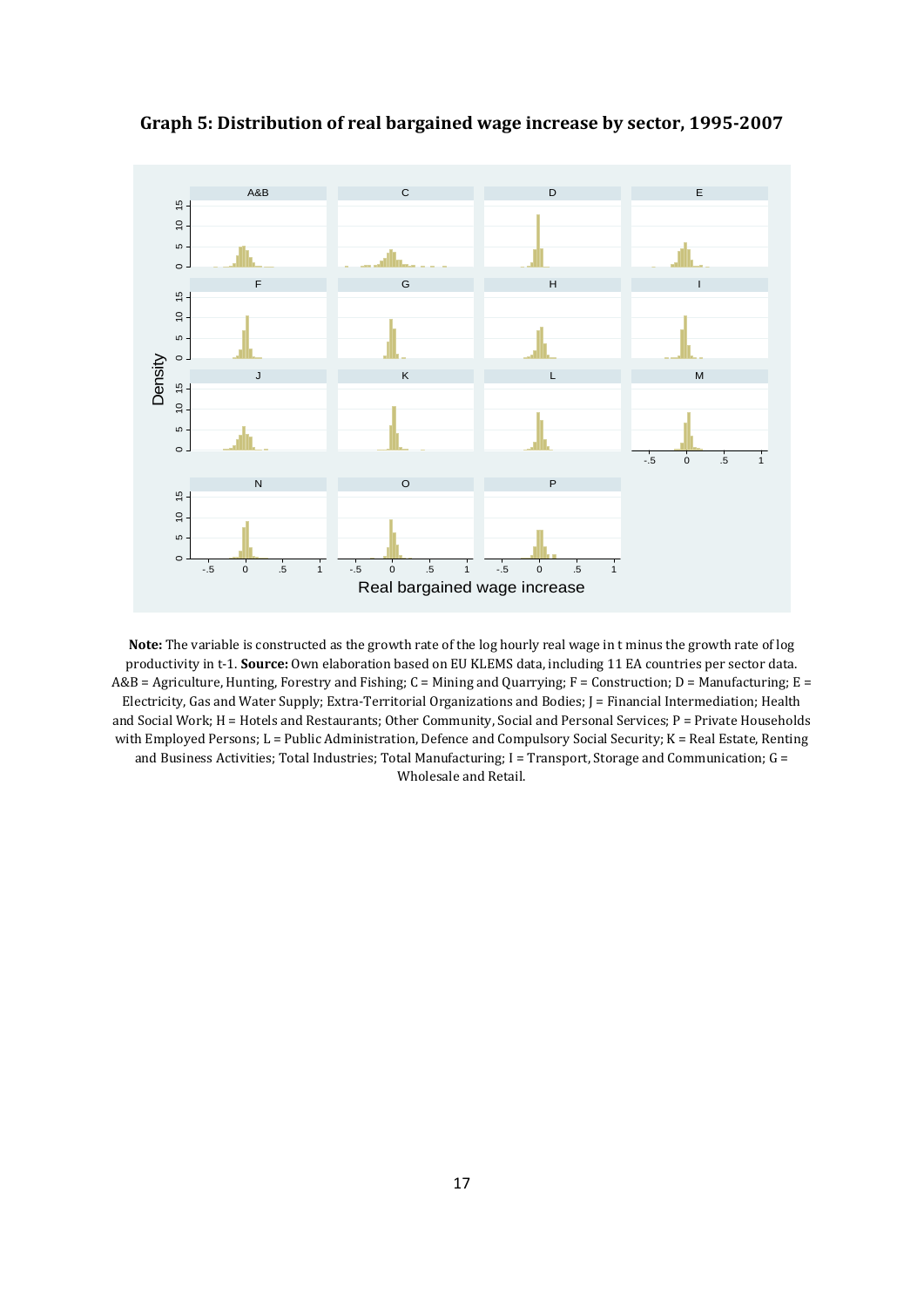# **Table A: List of variables**

| <b>Variable</b>                | <b>Definition</b>                                                                                                                                                                                                                                 | <b>Source</b>                     |
|--------------------------------|---------------------------------------------------------------------------------------------------------------------------------------------------------------------------------------------------------------------------------------------------|-----------------------------------|
| <b>Wage</b>                    | Labour compensation per unit labour<br>input - compensations of employees<br>divided by total hours worked by<br>employees of businesses (EU KLEMS) or<br>compensations of employees divided by<br>total employees in manufacturing<br>(Eurostat) | EU KLEMS, Eurostat                |
| Labour<br>productivity         | Labour productivity per unit labour input<br>- real output divided by total hours<br>worked by those in employment (EU<br>KLEMS) or by total headcount<br>employment in manufacturing (Eurostat)                                                  | EU KLEMS, Eurostat                |
| <b>Shock</b>                   | Output gap level (dummy takes value 1 if<br>(negative) output gap bigger than the 25<br>% (left tail) threshold                                                                                                                                   | <b>AMECO Database</b>             |
| <b>EPL</b>                     | Strictness of employment protection<br>(overall) - synthetic indicators of the<br>strictness of regulation on dismissals                                                                                                                          | <b>OECD Employment Protection</b> |
| <b>Job tenure</b>              | Average job tenure corresponds to the<br>length of time spent working with the<br>same employer or on the same job as<br>self-employed. It refers to continuing<br>spells of employment rather than to<br>completed spells.                       | Eurostat                          |
| <b>Education</b><br>attainment | $1 = pre-primary$ , primary and lower<br>secondary education (levels $0-2$ ); $2 =$<br>upper secondary, post-secondary non<br>tertiary education (levels $3-4$ ); $3 =$<br>tertiary education (levels 5-6)                                        | Eurostat                          |
| Unemployment                   | Harmonised unemployment rate, all<br>persons aged 15-74.                                                                                                                                                                                          | Eurostat                          |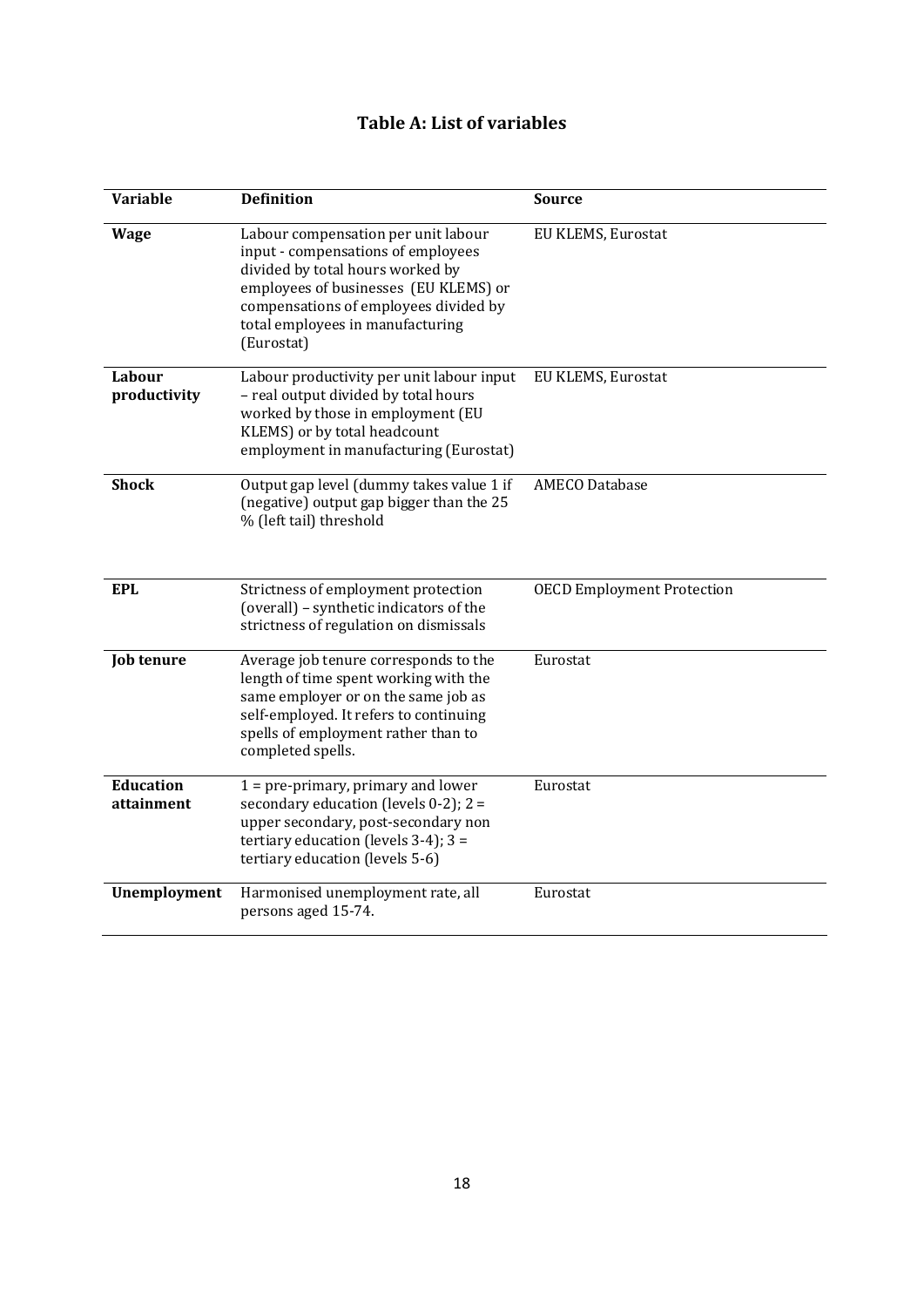|                                   | (1)                  | (2)                               |  |  |  |
|-----------------------------------|----------------------|-----------------------------------|--|--|--|
| <b>VARIABLES</b>                  | Long-run equation    | <b>DID Error Correction Model</b> |  |  |  |
|                                   |                      |                                   |  |  |  |
| Post                              |                      | 0.000172                          |  |  |  |
|                                   |                      | [0.0325]                          |  |  |  |
| Treat                             |                      | $0.00683+$                        |  |  |  |
|                                   |                      | [1.681]                           |  |  |  |
| Diff-in-diff                      |                      | $-0.0110+$                        |  |  |  |
|                                   |                      | $[-1.865]$                        |  |  |  |
| $\Delta$ log productivity         |                      | $0.174**$                         |  |  |  |
|                                   |                      | [5.351]                           |  |  |  |
| $\Delta$ log consumer price index |                      | 0.898**                           |  |  |  |
|                                   |                      | [18.38]                           |  |  |  |
| $\Delta$ unemployment             |                      | $-0.000145$                       |  |  |  |
|                                   |                      | $[-0.109]$                        |  |  |  |
| Lagged error correction term      |                      | $-0.141**$                        |  |  |  |
|                                   |                      | $[-4.655]$                        |  |  |  |
| Log consumer price index          | 1.137**              |                                   |  |  |  |
|                                   | [29.36]<br>$0.314**$ |                                   |  |  |  |
| Log productivity                  | [8.440]              |                                   |  |  |  |
| Unemployment                      | $-0.00108$           |                                   |  |  |  |
|                                   | $[-0.319]$           |                                   |  |  |  |
| Constant                          | $-2.376**$           | $0.0102**$                        |  |  |  |
|                                   | $[-19.35]$           | [2.595]                           |  |  |  |
|                                   |                      |                                   |  |  |  |
| Observations                      | 288                  | 277                               |  |  |  |
| R-squared                         | 0.987                | 0.689                             |  |  |  |
| Number of groups                  | 11                   | 11                                |  |  |  |
| Robust t-statistics in brackets   |                      |                                   |  |  |  |

## **Table 1: Impact of EMU on wage growth across similar institutional settings, advanced OECD countries 1980-2007**

\*\* p<0.01, \* p<0.05, + p<0.1